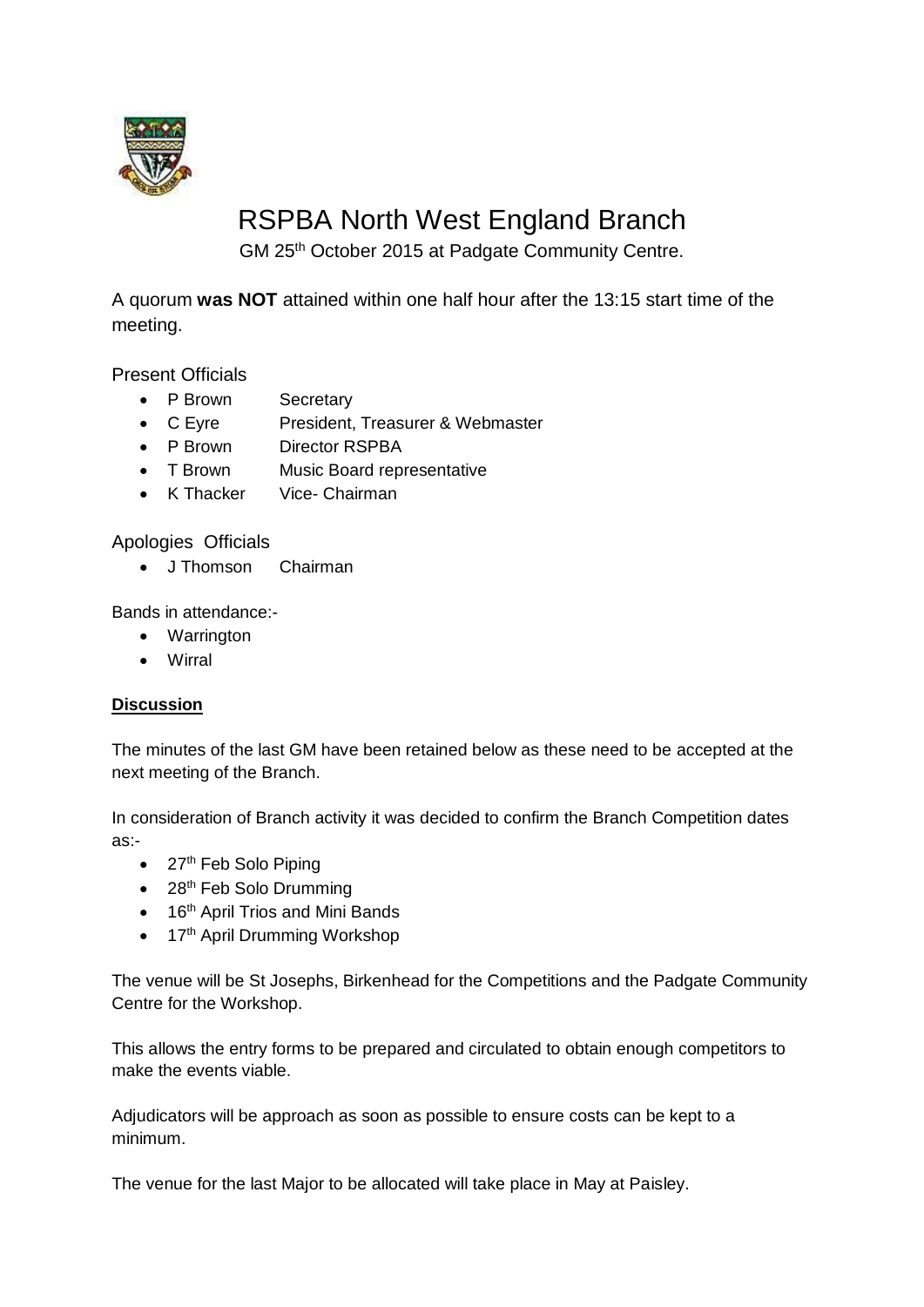The branch accounts have been issued and are on the Web Site ready for the AGM.

NOTE the Branch AGM will take place on the 29<sup>th</sup> November @ 13:00 hours. The branch posts and current holders are detailed in the table below. The AGM is your opportunity to voice your own or band's views, make request or replace post holders.

| Post               |                  | In Post<br>until |                                         |
|--------------------|------------------|------------------|-----------------------------------------|
| President          | C Eyre           | Dec 2017         | $7th$ Dec 2014 AGM                      |
|                    |                  |                  | Prop: Manchester Phoenix                |
|                    |                  |                  | Sec: Oldham Scottish                    |
| Chairman           | J Thomson        | Dec 2017         | $7th$ Dec 2014 AGM                      |
|                    |                  |                  | Prop: Manchester Phoenix                |
|                    |                  |                  | Sec: Oldham Scottish                    |
| Vice-Chairman      | <b>K</b> Thacker | Dec 2017         | 7 <sup>th</sup> Dec 2014 AGM            |
|                    |                  |                  | Prop: Manchester Phoenix                |
|                    |                  |                  | Sec: Oldham Scottish                    |
| Secretary          | P Brown          | Dec 2017         | 7 <sup>th</sup> Dec 2014 AGM            |
|                    |                  |                  | Prop: Manchester Phoenix                |
|                    |                  |                  | Sec: Oldham Scottish                    |
| <b>Treasurer</b>   | C Eyre           | Dec 2017         | $7th$ Dec 2014 AGM                      |
|                    |                  |                  | Prop: Manchester Phoenix                |
|                    |                  |                  | Sec: Oldham Scottish                    |
| <b>Music Board</b> | T Brown          | <b>Dec 2016</b>  | 8 <sup>th</sup> Dec 2013 AGM            |
|                    |                  |                  | Prop: Warrington Pipe Band - 2004.      |
|                    |                  |                  | Sec: Oldham Scottish Pipe Band.         |
| <b>Director</b>    | P Brown          | <b>Dec 2016</b>  | 8th Dec 2013 AGM                        |
|                    |                  |                  | <b>Prop: Wirral Pipe Band</b>           |
|                    |                  |                  | Sec: Oldham Scottish Pipe Band          |
| Trophy Steward,    | C Eyre           | <b>Dec 2016</b>  | 8 <sup>th</sup> Dec 2013 AGM            |
| Web Site Design    |                  |                  | Prop: Greater Manchester ACF.           |
| and Competition    |                  |                  | Sec: Greater Manchester Fire And Rescue |
| Secretary          |                  |                  |                                         |

## RSPBA North West England Branch

GM 27th September 2015 at Padgate Community Centre.

A quorum **was** attained within one half hour after the 13:15 start time of the meeting.

#### Present Officials

- P Brown Secretary
- J Thomson Chairman
- C Eyre President, Treasurer & Webmaster
- P Brown Director RSPBA
- T Brown Music Board representative
- K Thacker Vice- Chairman

#### **Welcome**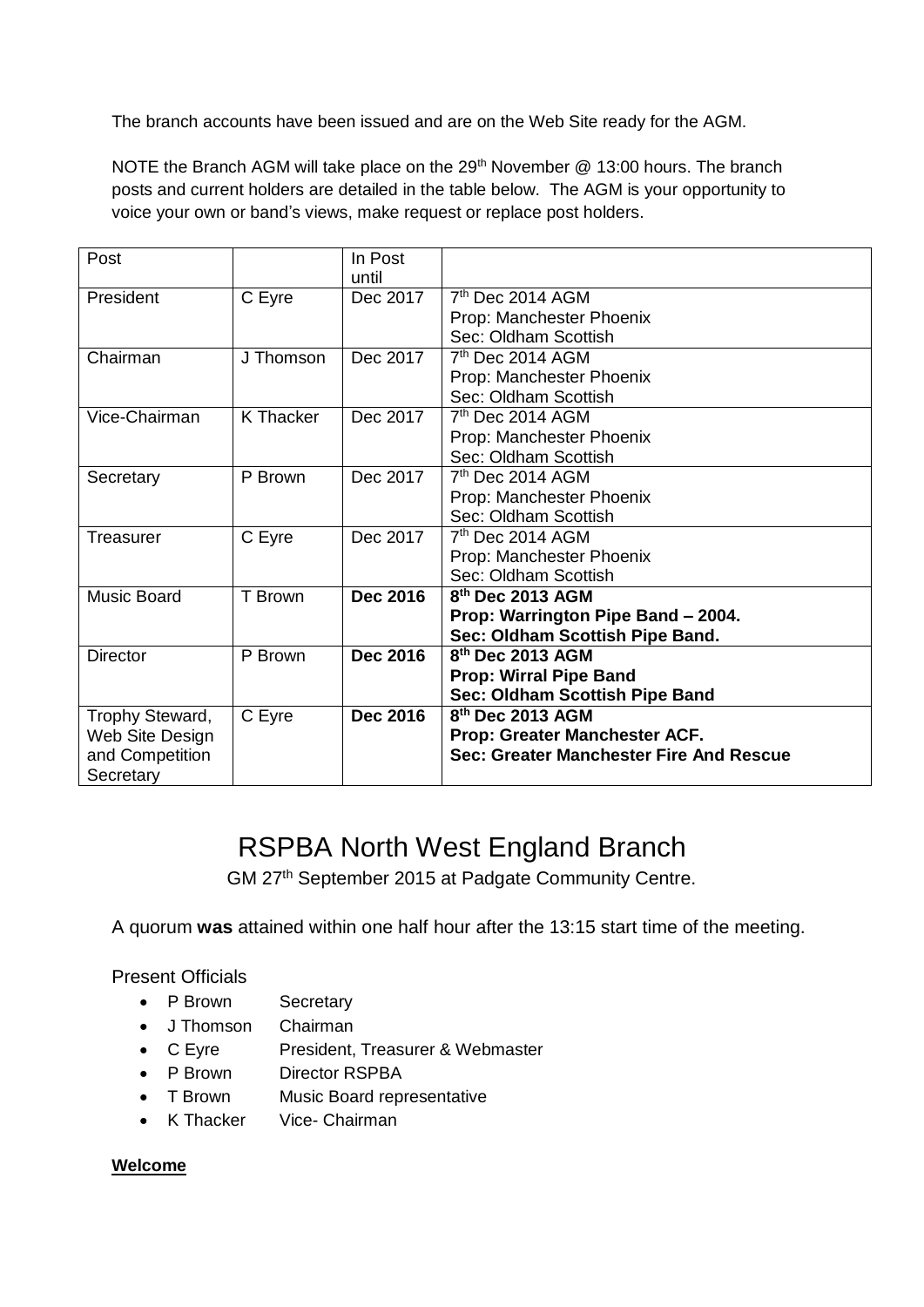In opening the meeting at 13:40 the chairman thanked those in attendance for representing their bands interests. The chairman acknowledges the achievements of the branch bands throughout the 2015 season in both major and minor contests. It was good to see Chorley, Croft and Culcheth back out on the circuit.

Bands in attendance:-

- Warrington
- Chorley, Croft and Culcheth
- Wirral
- Manchester Phoenix

Bands represented

(none)

Band Apologies

(none)

Bands not in attendance:-

- Greater Manchester Fire and Rescue Service -2003
- Scots Guards Association Manchester
- West Yorkshire Fire & Rescue Service.
- City of Preston
- Oldham Scottish
- Bolton Caledonia

The Secretary requested that the minutes should record a statement of thanks for the work undertaken by the Treasurer and Competition Secretary in making the branch indoor events a success.

The first item of business was to agree the date of the AGM and other branch meetings.- 25th October 2015 – Next Branch Meeting 29th November 2015 – Branch AGM  $10^{th}$  January 2016 – Branch Meeting.

The minutes of the GM of the 29<sup>th</sup> March 2015 have been available to the Branch Bands on the web site for review. No questions or corrections were received. The minutes were accepted in full on a:- Proposal by Warrington Seconded by Chorley, Croft and Culcheth All others present like minded.

Matters Arising.

The branch membership was discussed. A couple of bands are being approached with respect seeking their membership of the RSPBA with a view to keeping the branch a viable concern with full representation at Headquarters.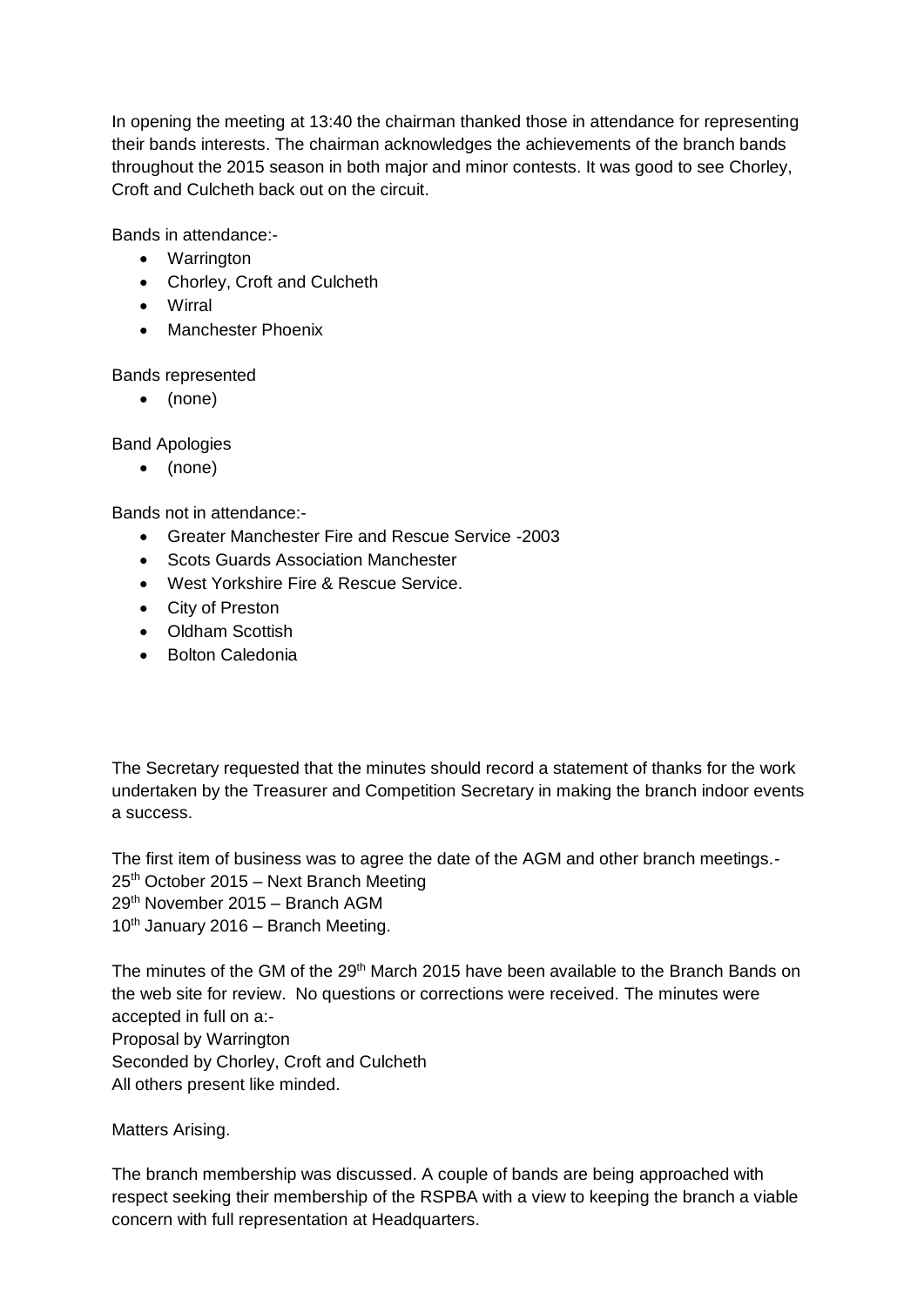It was noted that the Fife Branch at this point in time has been suspended and the bands assigned to another branch.

The Director asked if there was feedback on the major championships, in the main feedback was positive, couple of niggles on parking. The use of online forms and correspondence by Email with headquarters was recognised as a positive move forward.

#### **Treasurers Report**

The Treasurer presented the meeting with a financial summary of the 2014/15 year to date.

The key points to note are for unforeseen reasons the branch did not host its separate Trios Competition and a name change was needed for the Mini Band drumming adjudicator flight.

The branch held a successful Drumming workshop which unfortunately made a slight loss, even though partly funded by RSPBA Outreach program, and tuition fees charged to non branch members.

A query was raised on the Levy; the branch Levy is paid by bands who to take part in Branch activity such as the indoor competitions or workshops. It is optional to bands who do not participate in any branch activity.

The branch accounts show a modest balance of £2,352.25; this reflects a loss of £451.76 in the year 2014/15.

Branch accounts that show the Profit / loss, Income and Expenditure have been produced. These will be circulated with the minutes for approval at the October meeting.

#### **Directors Report**

The last directors meeting was on the 25<sup>th</sup> April 2015 and the next meeting is not due until the 3rd October 2015.

The board are still progressing on behalf of bands and branches the day to day business of running the RSPBA:-

- 1. Supporting the Education Programme Summer School and Outreach (which we used to fund part of the drumming workshop).
- 2. Obtaining a venue for the fifth Major.
- 3. Premises (Medium and Long term goals).
- 4. Competition Format.

#### **Music Board Report**

The 4 parted Strathspeys and Reels scores announced in the worlds programme are now available on the web site (as a guide).